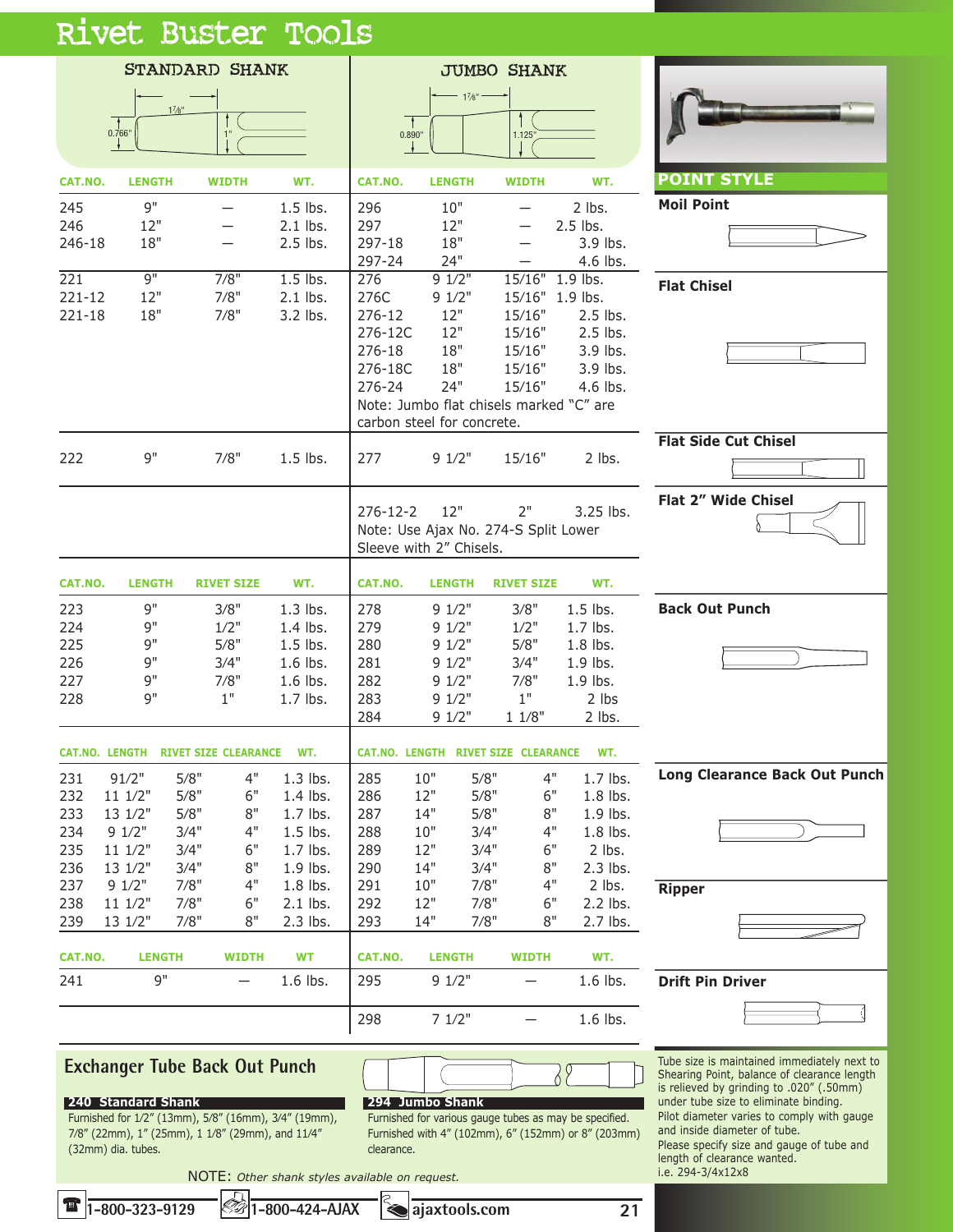## Rivet Buster Accessories





**215 Rubber Bumper for Standard Tools**

**#215-P = Pkg. of 50 pcs.**



**Rubber Bumper for Jumbo Tools #275-P = Pkg. of 50 pcs.**

**275**



**275-PBJ Polyester Bumper for Jumbo Tools with harder finish for long life**



NOTE: *Ajax No. 214-S and Ajax No. 274-S Split Lower Sleeves available for use with Extra Wide Chisels and Punches.*



|           |                                                                                          | <b>Upper Sleeves</b>                                                      |
|-----------|------------------------------------------------------------------------------------------|---------------------------------------------------------------------------|
| 211       | Upper Sleeve for<br>Standard Tools                                                       |                                                                           |
| 212       | Upper Sleeve for Standard Tools<br>$#212-P = Pkg$ . of 50 pcs.                           |                                                                           |
| 212-J     | Upper Sleeve for Jumbo Tools<br>This sleeve used in standard<br>buster with jumbo tools. |                                                                           |
| 213       | Upper Sleeve for<br>Standard Tools                                                       |                                                                           |
| 262       | Upper Sleeve for Jumbo Tools<br>Fits C.P.T. #4181 Model "V" Type                         |                                                                           |
| 270       | Upper Sleeve for Jumbo Tools                                                             |                                                                           |
| 271       | Upper Sleeve for Jumbo Tools                                                             |                                                                           |
| 272       | Upper Sleeve for Jumbo Tools<br>$#272-P = Pkg$ . of 50 pcs.                              |                                                                           |
| $272 - 4$ |                                                                                          | Upper Sleeve (These sleeves are used in Jumbo Buster with Standard Tools) |

|         |                                                                                          | <b>Lower Sleeves</b> |
|---------|------------------------------------------------------------------------------------------|----------------------|
| 214     | Lower Sleeve for Standard Tools<br>$\#214-P = P$ kg. of 50 pcs.                          |                      |
| 214-900 | Lower Sleeve for Standard Tools                                                          |                      |
| 273     | Lower Sleeve for Jumbo Tools<br>This sleeve used in standard<br>buster with jumbo tools. |                      |
| 274     | Lower Sleeve for Jumbo Tools<br>$#274-P = Pkg$ . of 50 pcs.                              |                      |

274-4 Lower Sleeve (These sleeves are used in Jumbo Buster with Standard Tools)



**22**